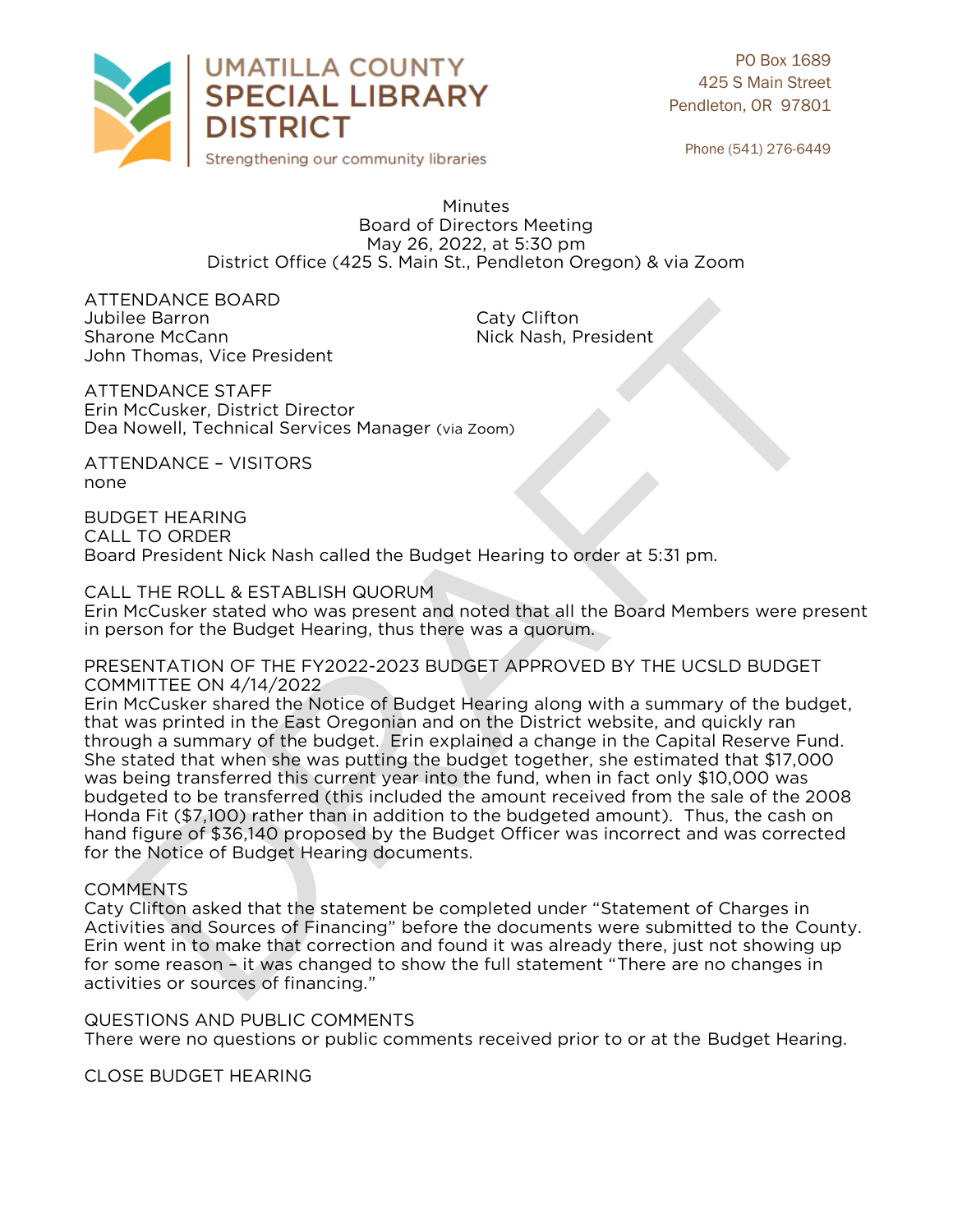$\frac{1}{2}$  motion passed unanimously. The Budget Hearing was closed at 5:41 pm. motion passed unanimously. The Budget Hearing was closed at 5:41 pm.

REGULAR BOARD MEETING CALL TO ORDER Board President Nick Nash called the regular Board Meeting to order at 5:41 pm. Board President Nick Nash called the regular Board Meeting to order at 5:41 pm.

CALL THE ROLL & ESTABLISH QUORUM<br>Erin McCusker noted that everyone was still present following the Budget Hearing, so there was still a quorum present. there was still a quorum present.

PUBLIC COMMENT<br>None. None.

MINUTES<br>Board Meeting: April 28, 2022 - Jubilee Barron moved to accept the Board minutes for the April 28, 2022, Board meeting as presented. John Thomas seconded the motion. The motion passed unanimously. motion passed unanimously.

**CALENDAR UPDATE** No calendar changes. No calendar changes.

## **CORRESPONDENCE**

Erin McCusker shared the correspondence received: an annexation notice from Hermiston which takes effect June  $1<sup>st</sup>$  (off NE Willow Ct.); the new IMESD courier contract, received via email, which updates the number of each library's crates, which is how we are charged, and an increase in the cost of fuel; and a new Memorandum of Understanding (MOU) with LEO (Libraries of Eastern Oregon) which contains some clarification updates, expectation of paving our bills and membership fees. Erin explained that the libraries pay their LEO membership fees, and the UCSLD pays for the member libraries' Library 2Go costs. She also explained about the Library2Go price break received through the LEO consortium in comparison to what it would cost libraries individually to have a membership in the Oregon Digital Library Consortium (ODLC). She also explained about Library2Go Advantage plans (LEO advantage plan benefiting all LEO patrons versus individual library advantage plans benefiting only the individual library's patrons). advantage plans benefiting only the individual library's patrons).

## REPORTS

FINANCIAL STATEMENTS - April 2022<br>Erin McCusker commented that everything is pretty much in line, with nothing unusual for this time of year. She noted that there are a couple of checks to Helix outstanding which are being checked on, and she also noted that the historical grant invoice (for \$2,274.85) and report have just been sent to the Umatilla County Historical Society, who manages the grant for the Oregon Community Foundation. Erin also commented that we are still okay on the budgeted tax distribution received and will be keeping an eye on what comes in this month as to whether we'll need to do a resolution to transfer money from contingency to distribute it. John Thomas moved to approve the April 2022 financial statement. subject to audit. Jubilee Barron seconded the motion. The motion passed unanimously. subject to audit. Jubilee Barron seconded the motion. The motion passed unanimously.

STAFF MONTHLY REPORTS<br>Erin McCusker shared that Monica Hoffman has been delivering a lot of books lately and made a final delivery of free books for the year today. Monica is also finishing up visits for the year to many sites. John Thomas commented that he is always amazed by the number of story times Monica does on some days. of story times Monica does on some days.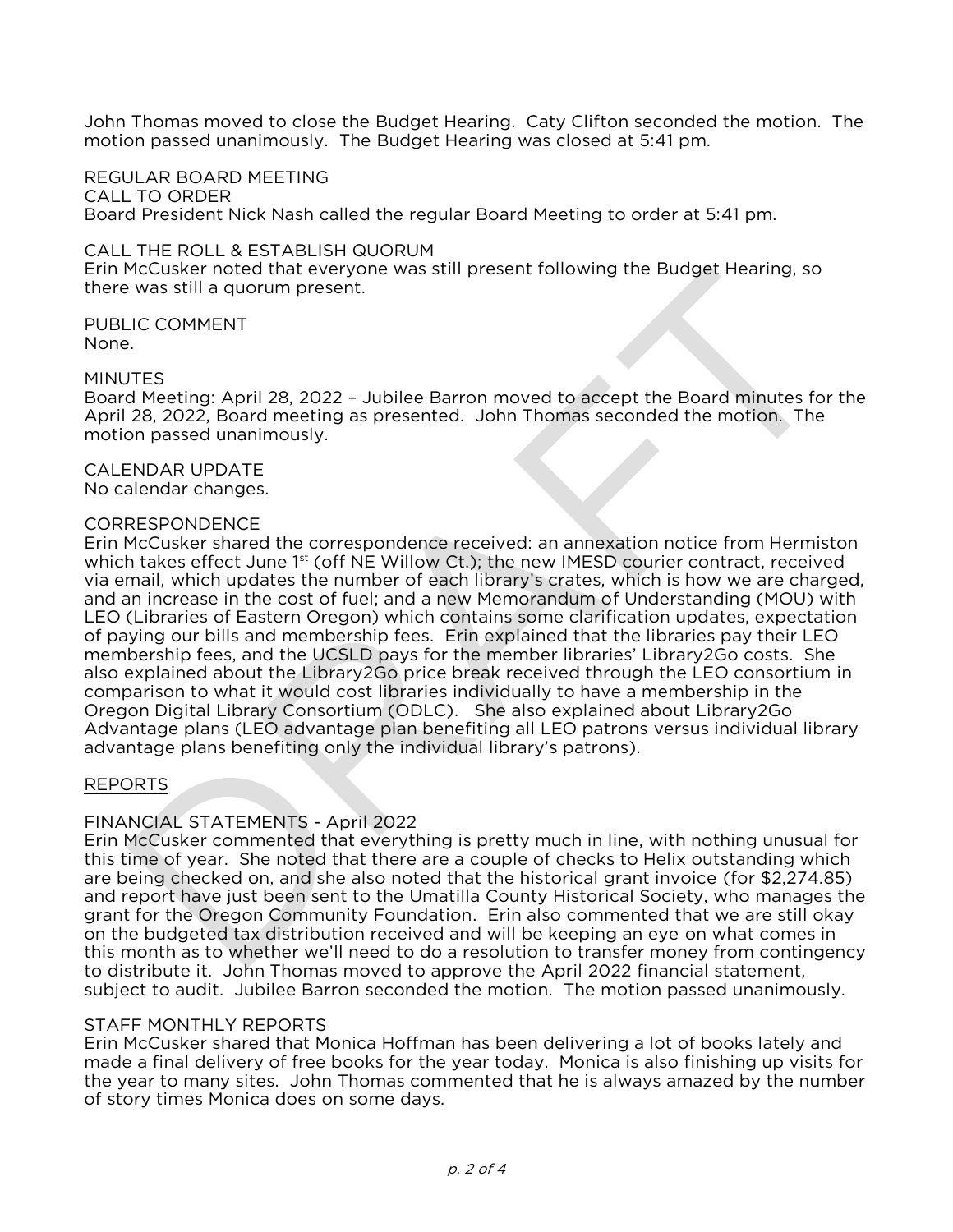Erin shared that Dea Nowell has had a lot going on, as usual. Caty Clifton shared her appreciation of Dea's work on the patron mapping project through PolicyMap and the amount of time that it had taken. Erin commented that Dea has done site visits with the libraries this month. libraries this month.

Erin shared that she had met with Amanda Hespel at Adams Public Library for a new library director orientation. She additionally shared about being in Baker City on the  $17<sup>th</sup>$ for the last EDI training. She shared that everyone in the EDI cohorts put together an implementation project relating to the training. The UCSLD plan that Erin presented -Policies & Partners - Ensuring a Stable EDI Foundation for Future Efforts - and her plan is to review all our policies and procedures through an Equity, Diversity, Inclusion & Antiracism (EDI & A) lens. UCSLD Staff and Board members will be participating in training throughout the rest of 2022 concerning power, bias, and other EDI & A concepts. Caty Clifton noted how important language is around this topic. Nick Nash commented that when looking at partners, he will be doing some of this work in his non-teaching job. when looking at partners, he will be doing some of this work in his non-teaching job.

Erin shared that Pendleton Public Library has an Americans and the Holocaust exhibit through July 1<sup>st</sup>, in which there will be several related programs occurring. Additionally, Erin shared about the collaborative Summer Reading Program inviting everyone to explore Umatilla & Morrow Counties on a Library Road Trip - she shared the flier and bookmark with library information, and also stated that the brag tags and date due cards had arrived. This event starts June 1<sup>st</sup> and runs through July 31<sup>st</sup> because there are several free passes for prizes for things occurring during the summer, etc. Erin commented this event is a team effort with Cecili Longhorn having done so much of the details for the program; Susie Sotelo creating an app to go with the event; the District-Wide Programs and Services Committee providing input and ideas; and Erin collecting numbers from the libraries, paying the invoices, and doing the *East Oregonian* publicity.

BOARD TRAINING - [BEST PRACTICES CHECKLIST]; EDI & A TRAINING<br>Erin McCusker suggested the Board Members check their email for information regarding SafePersonnel login, etc., as she sent one out today. She ran through the details of the Best Practices Checklist discounts available. For one of the discounts at least 2 Board Members need to enroll in the SDAO Academy. The deadline for completing the checklist survey is November 4<sup>th</sup>, so Erin asked if everyone could have their training completed and survey is November 4th, so Erin asked if everyone could have their training completed and<br>certificates of completion sent to her by October 31st as that should be sufficient for her to get the survey completed on time. st as that should be sufficient for her to get the survey complete down the survey complete on time.

Erin also noted again about her planned upcoming EDI & A project and training.

# <u>OLD BUSINESS</u>

# AGREEMENTS FOR LIBRARY SERVICES

Erin McCusker stated that all received agreements and amendments have been scanned and posted on the Board's SharePoint site. (Agreement and amendment received from Adams, Echo, Milton-Freewater, Pendleton, Pilot Rock, Ukiah, Umatilla, and Weston; agreement received from Athena.) It was noted that the cities of Helix and Stanfield have signed the agreement, but we have not yet received them. Caty Clifton moved to accept the agreements returned. Jubilee Barron seconded the motion. The motion passed unanimously. unanimously.

ACCEPTANCE OF AUDITS<br>Erin McCusker stated there are still a couple of audits outstanding, though the cities received extensions. received extensions.